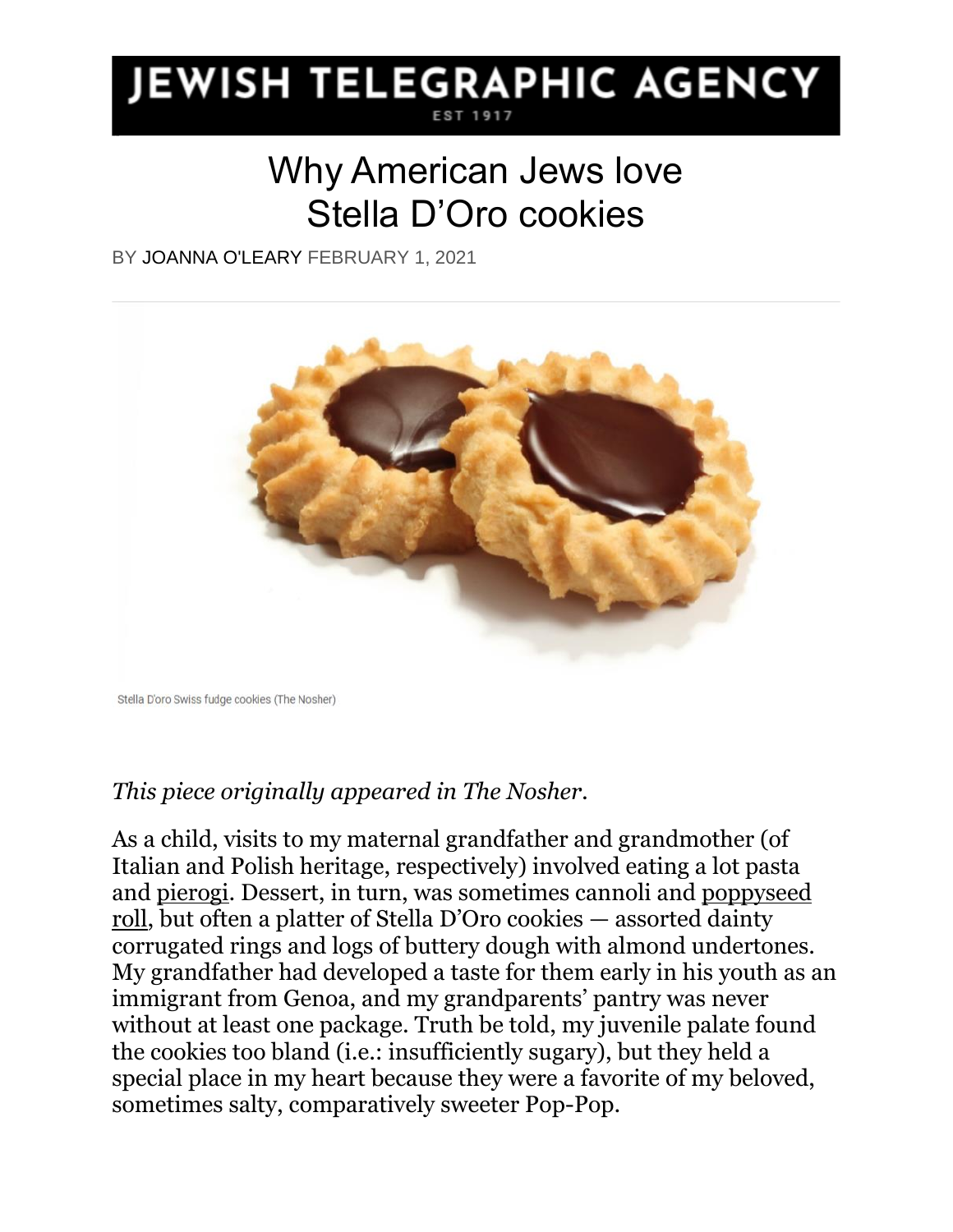Until my second year in college, I associated Stella D'Oro (Italian for "star of gold") exclusively with Italian-American culture. While "grocery" shopping in the 7-Eleven near our dorm (hey, we didn't have cars, OK?) with a friend who also happened to be Jewish, I came upon a package and remarked upon my personal nostalgic ties.

"Stella D'Oro?" he replied with a puzzled grin. "That's a Jewish thing."

We preceded to dive into an appropriately sophomoric argument about whether Stella D'Oro was "more Jewish" or "more Italian," each of us buttressing our claims with mostly anecdotal evidence and hearsay, and completely eschewing the more interesting question: What happened with these cookies that laid the foundation for such a debate in the first place?

Stella D'Oro, as its name might suggest, was started in 1930 by Joseph and Angela Kresevich, Italian immigrants in Brooklyn. Already successful restaurateurs, the Kresevichs further parlayed their food business savvy by creating a line of Italian-style cookies, crackers and breadsticks that appealed to other Italian immigrants missing flavors from home. The cookies, originally made by hand and without (gasp) butter, were immediately popular.

The fact that Stella D'Oro cookies were devoid of butter as well as milk also led them to be [an object of desire early on for devout kosher](https://www.nytimes.com/2003/01/12/nyregion/of-milk-and-cookies-or-how-orthodox-jews-saved-an-italian-recipe.html)  [Jews](https://www.nytimes.com/2003/01/12/nyregion/of-milk-and-cookies-or-how-orthodox-jews-saved-an-italian-recipe.html) — they were pareve and could therefore be eaten for dessert after a meat supper. The Swiss fudge variety, whose crimped circumference and inner opaque dark chocolate circle bore a whimsical resemblance to [shtreimels](https://www.myjewishlearning.com/?definitions=shtreimel)*,* round fur hats worn on the Sabbath, led them to become particularly popular in the ultra-Orthodox community. And when in 2019 Tablet published its venerable list of the 100 Most Jewish foods, Swiss fudge cookies earned the title of "most Jewish cookie ever made<sup>"</sup>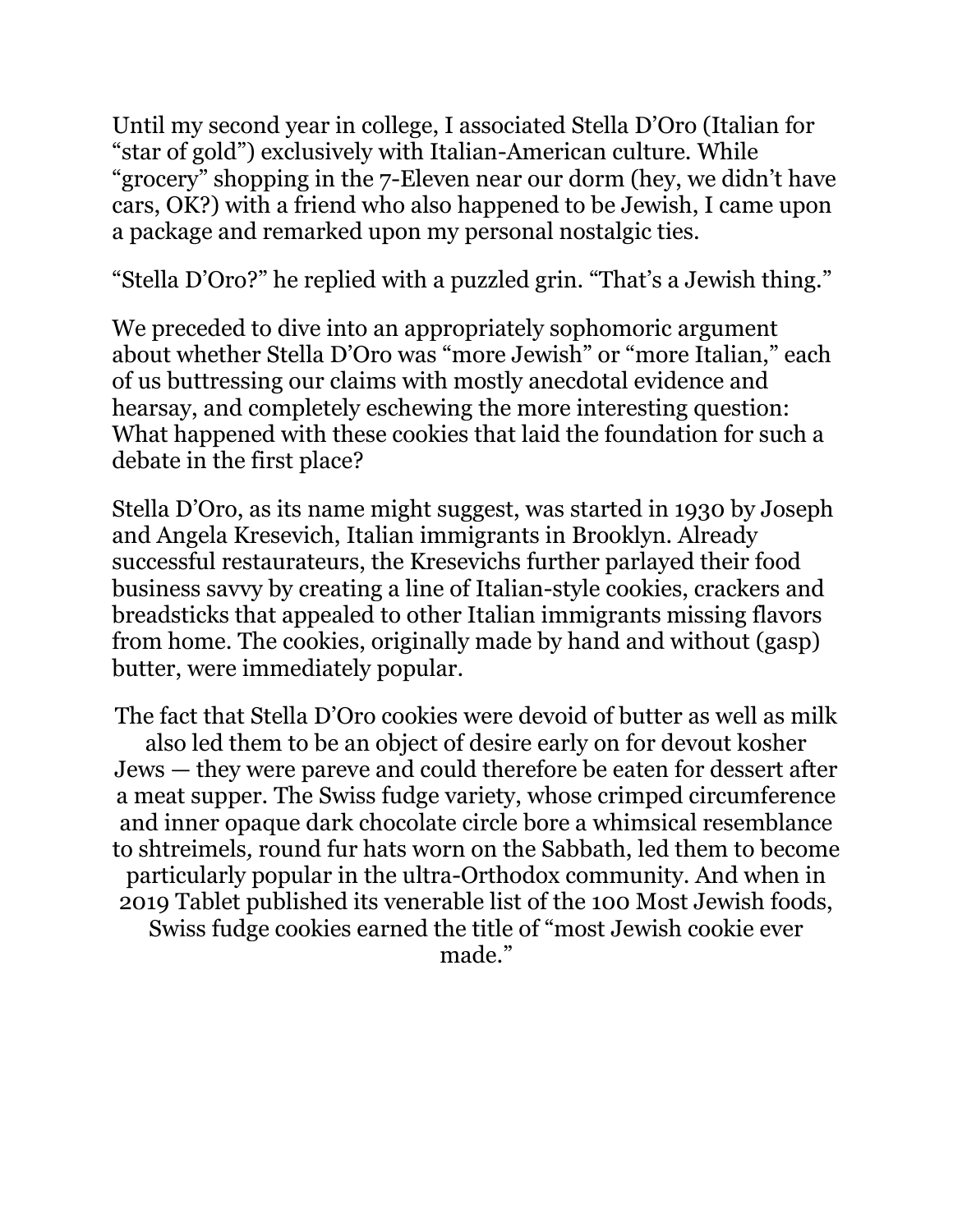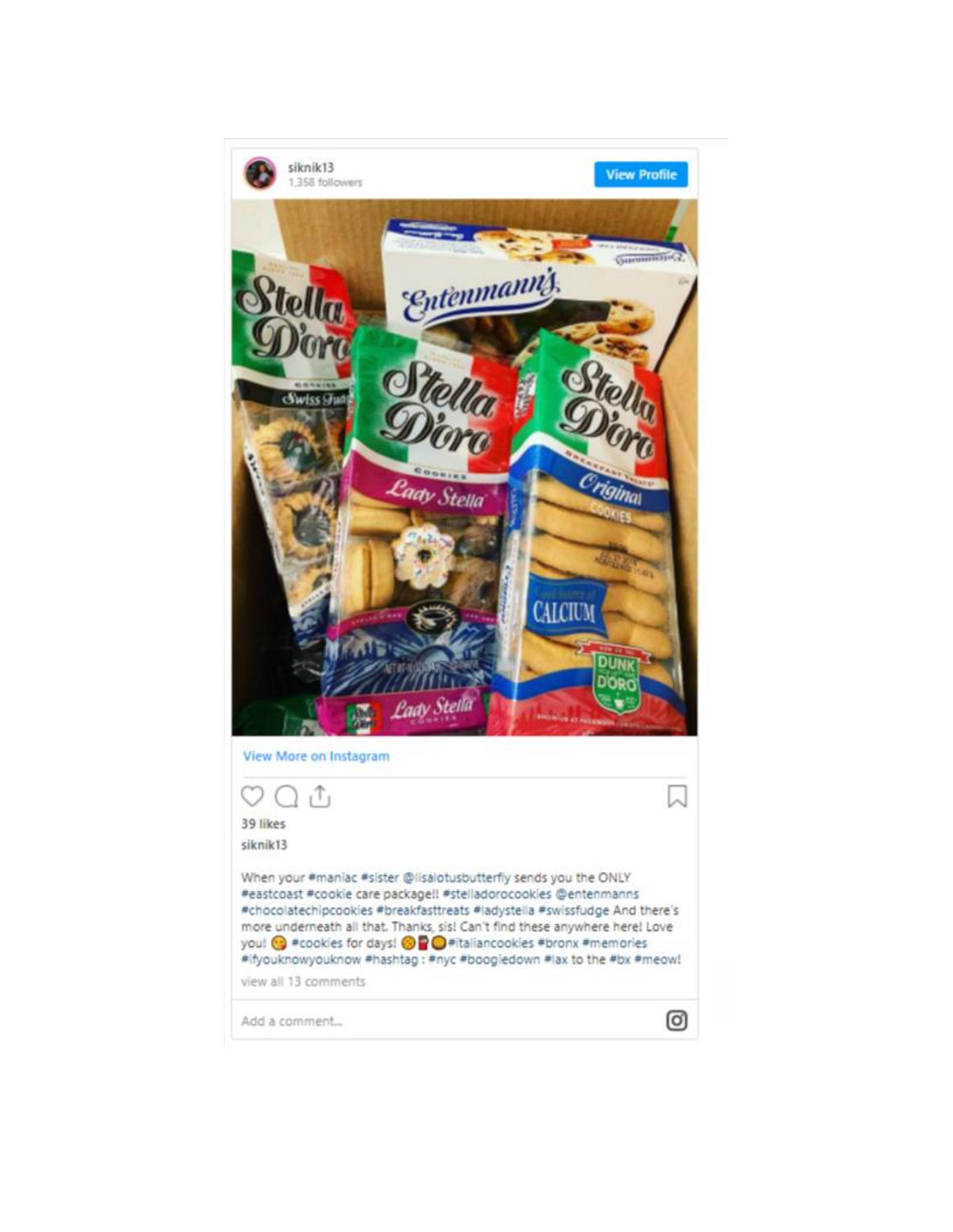Broad appeal, however, has not prevented Stella D'Oro from becoming a subject of controversy. As the business changed owners throughout the years, wages and benefits have been reduced and/or altered, unsurprisingly souring relations between management and its multicultural labor force, many of whom had worked for the company for decades. This contentious history, and specifically the 11-month strike that ensued following its acquisition by a hedge fund, is documented in the 2011 film "No Contract, No Cookies."

Perhaps the greatest scandal occurred in 2003, when then-owner of Stella D'Oro, Kraft Foods, announced it was discontinuing the traditional (pareve) Swiss fudge recipe and replacing the chocolate filling with a dairy version. Following public outcry, Kraft clarified this substitution was being "reconsidered," eventually reversing course. There was much rejoicing, especially by one superfan, Yaakov Kornreich of Flatbush in Brooklyn, [who dubbed the cookies so](https://www.nytimes.com/2003/01/12/nyregion/of-milk-and-cookies-or-how-orthodox-jews-saved-an-italian-recipe.html)  ["addictive" that "they should come with a surgeon general's warning."](https://www.nytimes.com/2003/01/12/nyregion/of-milk-and-cookies-or-how-orthodox-jews-saved-an-italian-recipe.html)

Stella D'Oro aficionados (Italian, Jewish, both and neither) continue to be highly vocal in their opinions, and the company in turn has been receptive to the taste vagaries of its consumer public. In 2014, the beloved [Lady Stella collection](https://amzn.to/3989e70) was brought out of its five-year retirement in response to consumer demand. To commemorate the occasion, Stella D'Oro gifted loyalists with coupons for gratis goodies and donated 100,000 cookies to families in need.